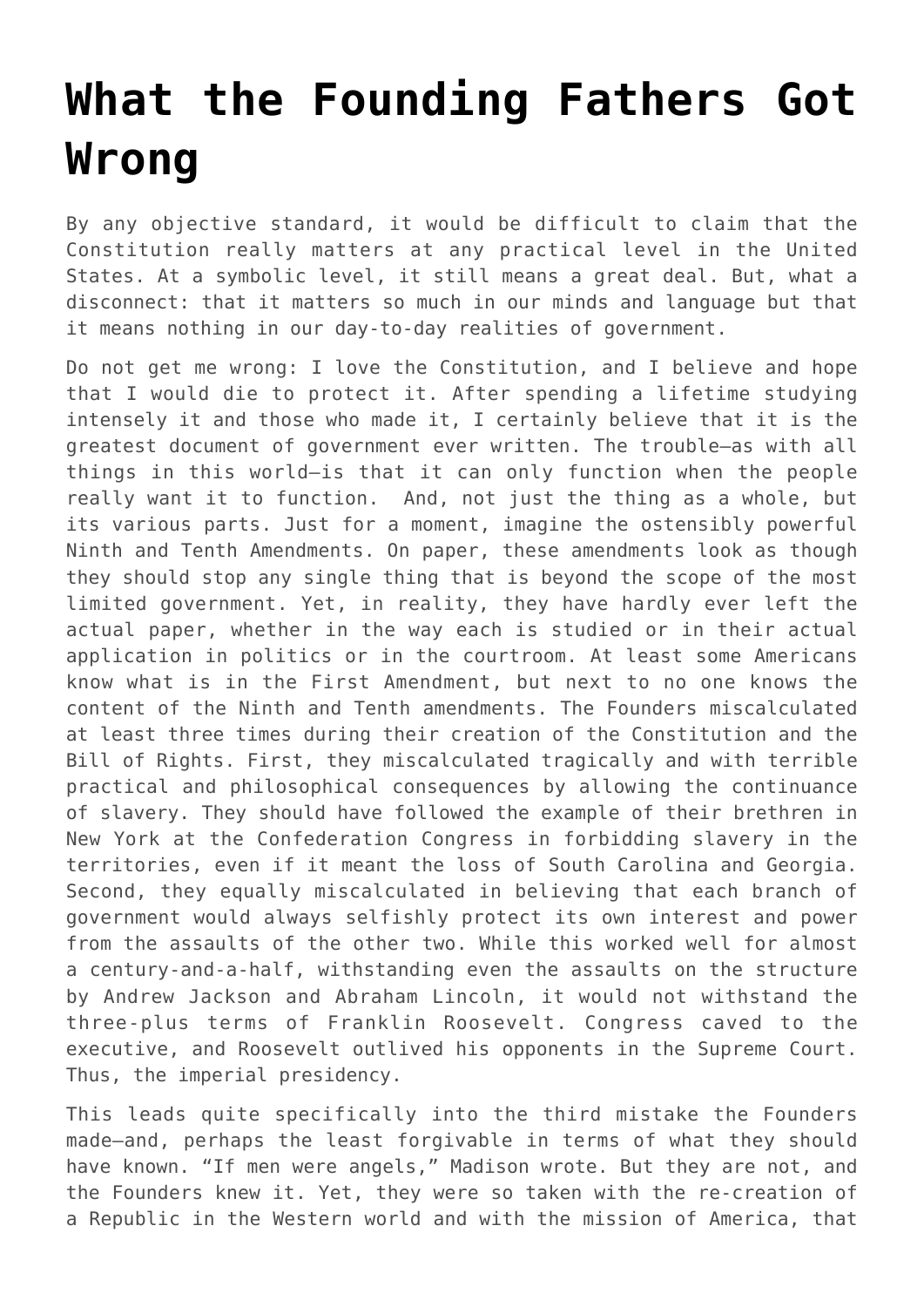they allowed their enthusiasm to get the best of them. They actually believed in the New Order of the Ages that had been predicted by Virgil in *[Eclogue 4](http://astore.amazon.com/theimaginativeconservative-20/detail/0199554099)*, and they believed they carried Virgil's torch.

No one expressed this better than did Benjamin Franklin on June 2, 1787, in the Constitutional Convention.

To set the stage for this brief talk, one must remember that the room in which the upwards of fifty-five founding fathers met was very small. It was also an extremely hot summer, and the heavy curtains over the windows helped keep away the snoopers, but it also kept away the breeze and any proper air circulation or ventilation. Thus, when Ben Franklin—not a small man—gave his speech, he probably was standing within mere feet (if not inches) of the presiding officer, George Washington.

*To bring the matter nearer home, have we not seen the great and most important of our officers, that of General of our armies executed for eight years together without the smallest salary, by a Patriot whom I will not now offend by any other praise; and this through fatigues and distresses in common with the other brave men his military friends & companions, and the constant anxieties peculiar to his station? And shall we doubt finding three or four men in all the U. States, with public spirit enough to bear sitting in peaceful Council for perhaps an equal term, merely to preside over our civil concerns, and see that our laws are duly executed. Sir, I have a better opinion of our country. I think we shall never be without a sufficient number of wise and good men to undertake and execute well and faithfully the Office in question.*

While Franklin's optimism at some level is admirable, it was also unfounded. The very same Founders who understood that man was imperfect and could only seek perfection (but never attain it) in this world, somehow came to believe that by reintroducing a republic into the world, the very best of man would emerge. Importantly, the Founders did not think the actual nature of man would change without the republic, only that the republic would allow (and demand) the best of the human person to come forward and flourish. George Washington, it seemed, was not unique, but only the beginning of a new type of Cincinnatian man, one dedicated to given his entirety to the *res publica*.